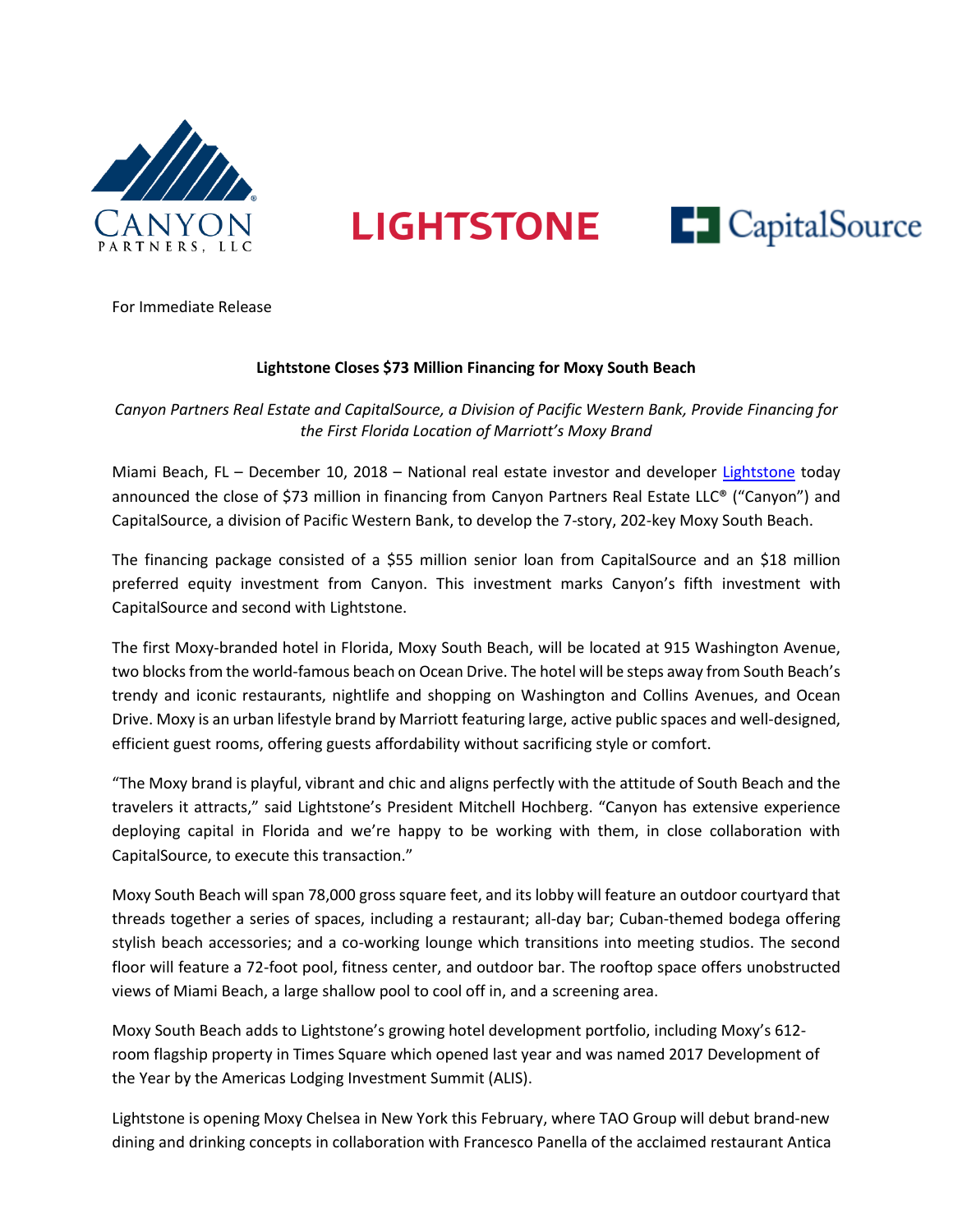Pesa in Rome and Brooklyn. Lightstone is also developing Moxy hotels in Downtown Los Angeles as well as New York's East Village and Lower East Side.

Lightstone's hospitality portfolio features 28 properties totaling 4,000 keys across the country and includes partnerships with Marriott, Starwood, Hilton, IHG, and Hyatt.

Canyon has a long track record of investing in the hotel sector, focusing on providing capital for the development or repositioning of branded hotels with 100+ keys in primary and secondary US markets. Over the past ten years, Canyon has made over \$500 million of debt and equity investments, supporting the financing of approximately \$1.2 billion of hospitality assets nationwide. Canyon also has extensive experience deploying capital in Florida, having invested approximately \$1 billion of debt and equity over the last decade, supporting the financing of approximately \$2.5 billion of assets.

## **About Lightstone**

Lightstone, founded by David Lichtenstein, is one of the largest and most diversified privately held real estate companies in the United States. Lightstone is active in 28 states across the country, developing, managing and investing in all sectors of the real estate market, including residential, hospitality, commercial, and retail. With over 175 existing properties, Lightstone's \$3 billion portfolio currently includes over 6 million square feet of office, retail and industrial commercial properties, over 15,000 residential units, and 4,000 hotel keys. Lightstone also owns over 12,000 land lots across the country.

Headquartered in New York City, Lightstone continues to grow its development portfolio with approximately \$3 billion currently under development in the residential and hospitality sectors spread across New York City, Los Angeles, and Miami.

## **About Canyon Partners Real Estate LLC**

Founded in 1991, Canyon Partners Real Estate LLC® ("Canyon") is the real estate direct investing arm of Canyon Partners, LLC, a global alternative asset manager with over \$24 billion in assets under management. Over the last ten years, Canyon has invested more than \$4.5 billion of debt and equity capital across 160+ transactions capitalizing approximately \$11 billion of real estate assets, focusing on debt, value add, and opportunistic strategies. With 27 years of experience, Canyon has established a broad menu of investment capabilities spanning property types, US regions, and project stages (including development, transitional, and distressed/workouts). For more information visit: [www.canyonpartners.com.](http://www.canyonpartners.com/)

## **About CapitalSource**

CapitalSource makes commercial loans to small and middle-market businesses nationwide. CapitalSource is a division of Pacific Western Bank, a Los Angeles-based commercial bank with approximately \$24 billion in assets and 74 full-service branches in California and one in Durham, North Carolina. Pacific Western Bank is a wholly-owned subsidiary of PacWest Bancorp (NASDAQ:PACW). For more information, visit [www.capitalsource.com.](http://www.capitalsource.com/)